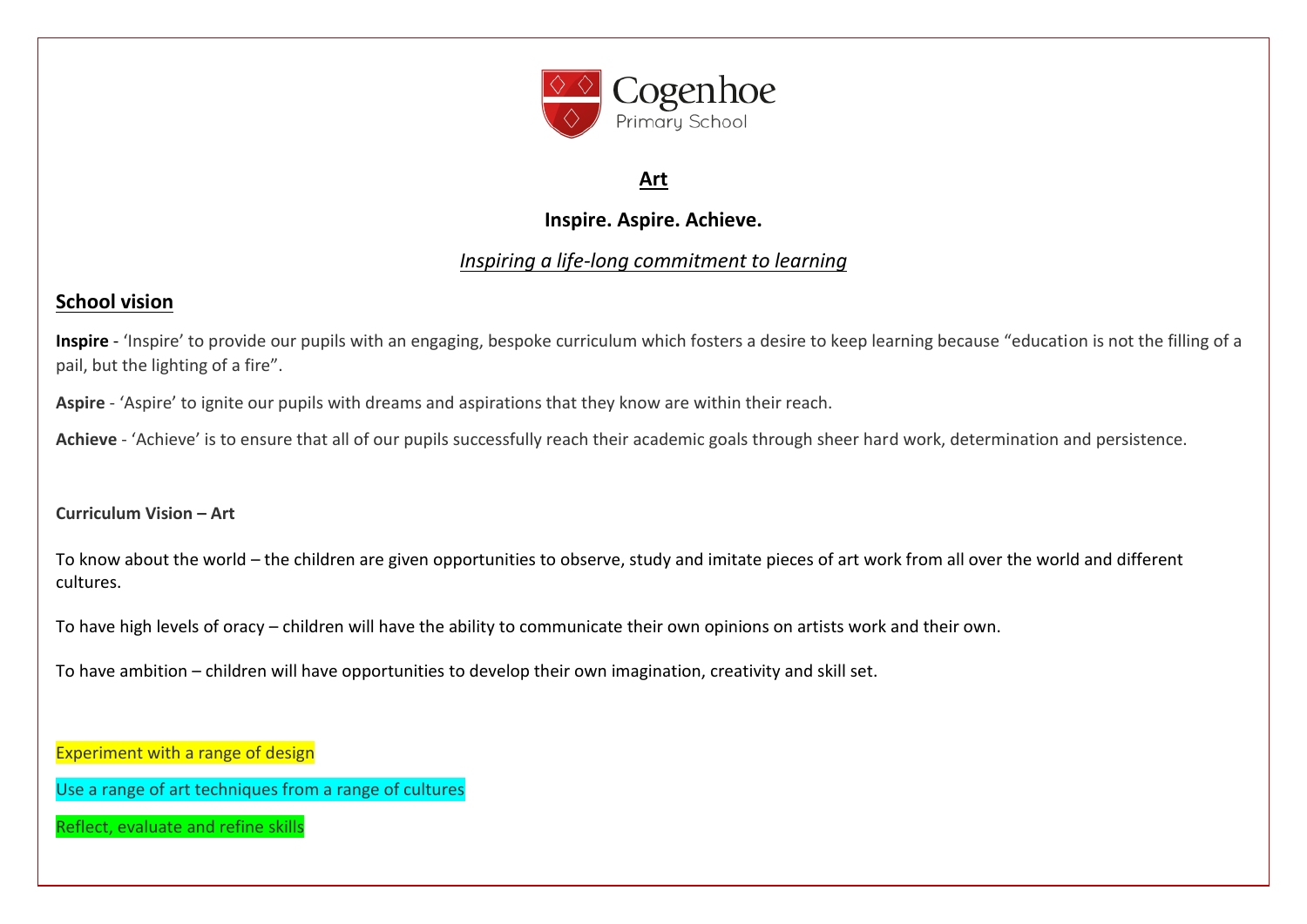### Explore Artists and Designers from past and present

The vision is achieved through studying the key concepts.

#### **Art Key Concepts:**

#### Art intention

Guided with the National Curriculum, Cogenhoe's Art and Design curriculum sets out *'Inspire, Aspire and Achieve'* to our pupils. Children are taught the knowledge, skills and techniques that enable them to experiment, invent and create their own works of art, craft and design. Our class *topic* learning is enhanced through linking the art curriculum and this allows children to make meaningful connections across the curriculum areas. Children of Cogenhoe are exposed to a range of Art and Design, genres, styles and culturally and ethnically diverse art and artists.

Progression in skills and techniques are in-built and all children are given opportunities to develop at their own pace whilst they gain a knowledge of skills in which they can express their ideas and experiences.

#### Art implementation

The children have allocated art lesson time and specific 'art topic half terms' in which they are taught different skills, styles and which is based on one key artist that the children discuss and learn about. The key artwork inspires the children's practical work too, through the concept, medium, subject matter.

Progression is built in across all year groups and skills and media are often revised as the children move up the school.

Each child has a sketch book that moves up through the year groups with them; an excellent way to see the child's art journey from Year 1- Year 6. In these sketch books, the children produce work where they can explore and experiment with skills and techniques, develop and plan their ideas and respond to other art work or other artists. Children produce final pieces of art work/outcomes that are displayed around the school/on display boards or kept in sketch books. The teacher does no 'mark' the sketchbook but assessment is carried out formatively and there is an emphasis on self and peer assessment methods.

#### **National Curriculum Threads KS1**

To use a range of materials creatively to design and make products

To use drawing, painting and sculpture to develop and share their ideas, experiences and imagination

To develop a wide range of art and design techniques in using colour, pattern, texture, line, shape, form and space

Taught about the work of a range of artists, craft makers and designers, describing the differences and similarities between different practices and disciplines, and making links to their own work.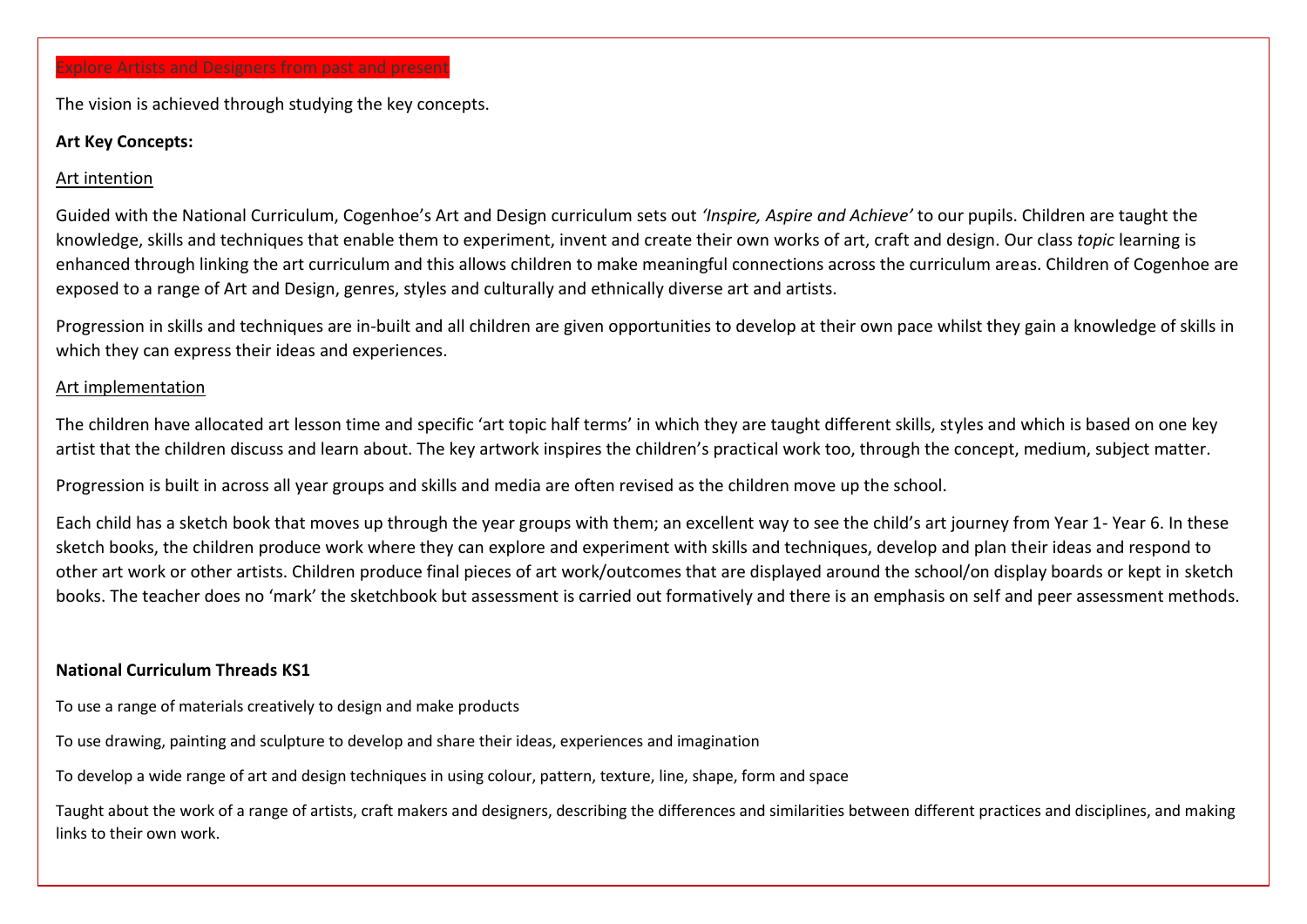### **National Curriculum Threads KS2**

To create sketch books to record their observations and use them to review and revisit ideas

To improve their mastery of art and design techniques, including drawing, painting and sculpture with a range of materials [for example, pencil, charcoal, paint, clay]

Taught about great artists, architects and designers in history.

|  | non |  |  |  |  |  |  |
|--|-----|--|--|--|--|--|--|

|                                                                             | <b>Progression of skills</b>                                                                                                                                                                                     |                                                                                                                                                                       |                                                                                                                                                                                                  |                                                                                                                                                                                                                                                    |                                                                                                                                                                                                                           |                                                                                                                                                                                                         |                                                                                                                                                                                                       |  |  |
|-----------------------------------------------------------------------------|------------------------------------------------------------------------------------------------------------------------------------------------------------------------------------------------------------------|-----------------------------------------------------------------------------------------------------------------------------------------------------------------------|--------------------------------------------------------------------------------------------------------------------------------------------------------------------------------------------------|----------------------------------------------------------------------------------------------------------------------------------------------------------------------------------------------------------------------------------------------------|---------------------------------------------------------------------------------------------------------------------------------------------------------------------------------------------------------------------------|---------------------------------------------------------------------------------------------------------------------------------------------------------------------------------------------------------|-------------------------------------------------------------------------------------------------------------------------------------------------------------------------------------------------------|--|--|
| <b>Skill</b>                                                                | <b>EYFS</b>                                                                                                                                                                                                      | Year 1                                                                                                                                                                | Year 2                                                                                                                                                                                           | Year 3                                                                                                                                                                                                                                             | Year 4                                                                                                                                                                                                                    | Year 5                                                                                                                                                                                                  | Year 6                                                                                                                                                                                                |  |  |
| <b>Drawing</b> (pencil,<br>charcoal, inks, chalk,<br>pastels, ICT software) | Begin to use a variety of<br>drawing tools - Use<br>drawings to tell a story<br>Investigate different lines<br>- Explore different<br>textures Encourage<br>accurate drawings of<br>people                       | Extend the variety of<br>drawings tools - Explore<br>different textures -<br>Observe and draw<br>landscapes - Observe<br>patterns - observe<br>anatomy (faces, limbs) | <b>Experiment with tools</b><br>and surfaces - draw a<br>way of recording<br>experiences and feelings<br>- discuss use of shadows,<br>use of light and dark -<br>Sketch to make quick<br>records | Experiment with the<br>potential of various<br>pencils - close<br>observation - Draw both<br>the positive and negative<br>shapes - initial sketches<br>as a preparation for<br>$painting - accurate$<br>drawings of people -<br>particularly faces | Identify and draw the<br>effect of light - scale and<br>proportion - accurate<br>drawings of whole people<br>including proportion and<br>placement - Work on a<br>variety of scales $-$<br>computer generated<br>drawings | Effect of light on objects<br>and people from different<br>directions - interpret the<br>texture of a surface $-$<br>produce increasingly<br>accurate drawings of<br>people – concept of<br>perspective | Effect of light on objects<br>and people from different<br>directions - interpret the<br>texture of a surface -<br>produce increasingly<br>accurate drawings of<br>people – concept of<br>perspective |  |  |
| Colour (painting, ink, dye,<br>textiles, pencils, crayon,<br>pastels)       | Experimenting with and<br>using primary colours -<br>Naming – mixing (not<br>formal) - Learn the<br>names of different tools<br>that bring colour $-$ Use a<br>range of tools to make<br>coloured marks on paper | Name all the colours -<br>mixing of colours - Find<br>collections of colour -<br>applying colour with a<br>range of tool                                              | Begin to describe colours<br>by objects - Make as<br>many tones of one colour<br>as possible (using white)<br>- Darken colours without<br>using black - using colour<br>on a large scale         | Colour mixing - Make<br>colour wheels -<br>Introduce different types<br>of brushes - techniques-<br>apply colour using<br>dotting, scratching,<br>splashing                                                                                        | Colour mixing and<br>matching; tint, tone,<br>shade - - observe colours<br>-- suitable equipment<br>for the task $-$ - colour to<br>reflect mood                                                                          | Hue, tint, tone, shades<br>and mood - explore the<br>use of texture in colour -<br>colour for purposes                                                                                                  | Hue, tint, tone, shades<br>and mood - explore the<br>use of texture in colour -<br>colour for purposes $-$<br>colour to express feelings                                                              |  |  |
| Texture (textiles, clay,<br>sand, plaster, stone)                           | Handling, manipulating<br>and enjoying using<br>materials - Sensory<br>experience - Simple<br>collages - simple weaving                                                                                          | Weaving $-$ collage $-$ Sort<br>according to specific<br>qualities - how textiles<br>create things                                                                    | Overlapping and<br>overlaying to create<br>effects - Use large eyed<br>needles - running<br>stitches - Simple<br>appliqué work - Start to<br>explore other simple<br>stitches - collage          | Use smaller eyed needles<br>and finer threads -<br>weaving - Tie dying, batik                                                                                                                                                                      | Use a wider variety of<br>stitches - observation<br>and design of textural art<br>$-$ experimenting with<br>creating mood, feeling,<br>movement- - compare<br>different fabrics                                           | Use stories, music, poems<br>as stimuli - Select and<br>use materials - embellish<br>work – fabric making –<br>artists using textiles                                                                   | Develops experience in<br>embellishing - Applies<br>knowledge of different<br>techniques to express<br>feelings - Work<br>collaboratively on a larger<br>scale                                        |  |  |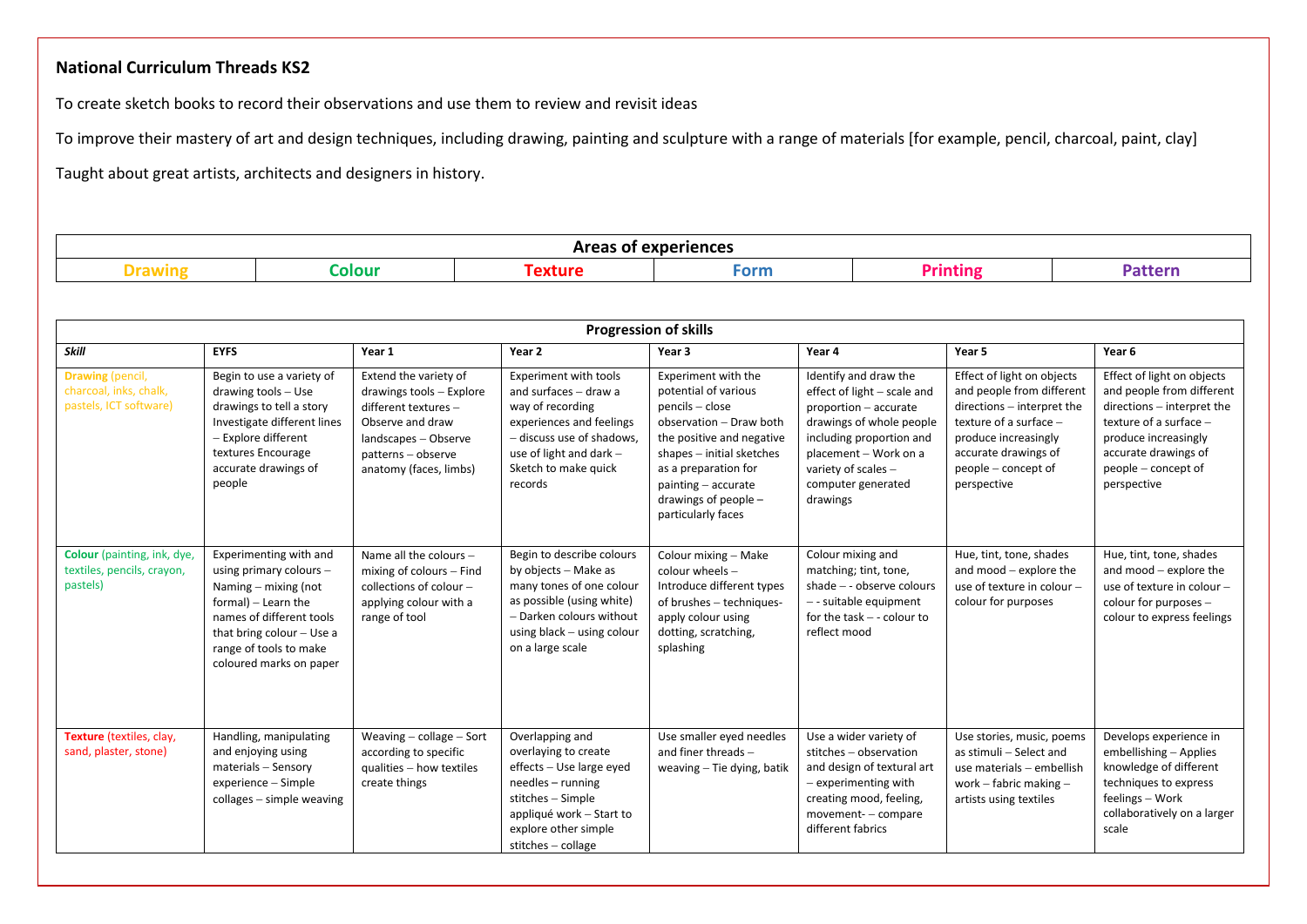| <b>Form</b><br>(3D work, clay, dough,<br>boxes, wire, paper<br>sculpture, mod roc)            | Handling, feeling,<br>enjoying and<br>manipulating materials -<br>Constructing - Building<br>and destroy | Construct - Use materials<br>to make known objects<br>for a purpose $-$ Carve $-$<br>Pinch and roll coils and<br>slabs using a modelling<br>media. - Make simple<br>joins | Awareness of natural and<br>man-made forms $-$<br>Expression of personal<br>experiences and ideas -<br>to shape and form from<br>direct observation<br>(malleable and rigid<br>$materials) - decorative$<br>techniques - Replicate<br>patterns and textures in a<br>3-D form - work and that | Shape, form, model and<br>construct (malleable and<br>rigid materials) - Plan<br>and develop $-$<br>understanding of<br>different adhesives and<br>methods of construction<br>$-$ aesthetics | Plan and develop -<br><b>Experience surface</b><br>patterns / textures $-$<br>Discuss own work and<br>work of other sculptors -<br>analyse and interpret<br>natural and manmade<br>forms of construction | Plan and develop ideas -<br>Shape, form, model and<br>ioin - observation or<br>$imagination - properties$<br>of media - Discuss and<br>evaluate own work and<br>that of other sculptors | Plan and develop ideas -<br>Shape, form, model and<br>ioin - observation or<br>imagination - properties<br>of media - Discuss and<br>evaluate own work and<br>that of other sculptors |
|-----------------------------------------------------------------------------------------------|----------------------------------------------------------------------------------------------------------|---------------------------------------------------------------------------------------------------------------------------------------------------------------------------|----------------------------------------------------------------------------------------------------------------------------------------------------------------------------------------------------------------------------------------------------------------------------------------------|----------------------------------------------------------------------------------------------------------------------------------------------------------------------------------------------|----------------------------------------------------------------------------------------------------------------------------------------------------------------------------------------------------------|-----------------------------------------------------------------------------------------------------------------------------------------------------------------------------------------|---------------------------------------------------------------------------------------------------------------------------------------------------------------------------------------|
| <b>Printing</b><br>(found materials,<br>fruit/veg, wood blocks,<br>press print, lino, string) | Rubbings - Print with<br>variety of objects - Print<br>with block colours                                | Create patterns -<br>Develop impressed<br>images - Relief printing                                                                                                        | of other sculptors<br>Print with a growing<br>range of objects $-$<br>Identify the different<br>forms printing takes                                                                                                                                                                         | Relief and impressed<br>printing – recording<br>textures/patterns-<br>monoprinting $-$ colour<br>mixing through<br>overlapping colour prints                                                 | Use sketchbook for<br>recording<br>textures/patterns $-$<br>Interpret environmental<br>and manmade patterns -<br>modify and adapt print                                                                  | Combining prints - design<br>prints – make<br>connections - discuss and<br>evaluate own work and<br>that of others                                                                      | Builds up drawings and<br>images of whole or parts<br>of items using various<br>techniques - Screen<br>printing - Explore<br>printing techniques used<br>by various artists           |
| <b>Pattern</b><br>(paint, pencil, textiles,<br>clay, printing)                                | Repeating patterns -<br>irregular painting<br>patterns - Simple<br>symmetry                              | Awareness and discussion<br>of patterns - repeating<br>patterns – symmetry                                                                                                | Experiment by arranging,<br>folding, repeating,<br>overlapping, regular and<br>irregular patterning -<br>natural and manmade<br>patterns - Discuss regular<br>and irregular                                                                                                                  | Pattern in the<br>environment $-$ design $-$<br>using $ICT$ – make patterns<br>on a range of surfaces $-$<br>symmetry                                                                        | Explore environmental<br>and manmade patterns -<br>tessellation                                                                                                                                          | Create own abstract<br>pattern to reflect<br>personal experiences and<br>expression - create<br>pattern for purposes                                                                    | Create own abstract<br>pattern to reflect<br>personal experiences and<br>expression - create<br>pattern for purposes                                                                  |

| Whole school long term plan |                                                                                                                                                                                                                                            |                                                                                                                                                                                                            |                                                                                                                                                                    |                                                                                   |                                                                                                                                        |                                                                                                                                         |  |  |  |
|-----------------------------|--------------------------------------------------------------------------------------------------------------------------------------------------------------------------------------------------------------------------------------------|------------------------------------------------------------------------------------------------------------------------------------------------------------------------------------------------------------|--------------------------------------------------------------------------------------------------------------------------------------------------------------------|-----------------------------------------------------------------------------------|----------------------------------------------------------------------------------------------------------------------------------------|-----------------------------------------------------------------------------------------------------------------------------------------|--|--|--|
| <b>Reception</b>            | <b>Autumn 1</b>                                                                                                                                                                                                                            | <b>Autumn 2</b>                                                                                                                                                                                            | <b>Spring 1</b>                                                                                                                                                    | <b>Spring 2</b>                                                                   | <b>Summer 1</b>                                                                                                                        | <b>Summer 2</b>                                                                                                                         |  |  |  |
| <b>Vocabulary</b>           | Paint, primary colours, colour bristle, canvas, water colour, paintbrush, water, shape, size, pencil, crayon, paper, colour mixing, paper, scissors, cutting, sticking,<br>glue, straight line, wavy line, smooth line, thick, thin, shape |                                                                                                                                                                                                            |                                                                                                                                                                    |                                                                                   |                                                                                                                                        |                                                                                                                                         |  |  |  |
| Focus/skill                 | Drawing & colour                                                                                                                                                                                                                           | Colour & pattern                                                                                                                                                                                           | Printing                                                                                                                                                           | Form & texture                                                                    | Drawing & printing                                                                                                                     | Colour & drawing                                                                                                                        |  |  |  |
| <b>Activity/Lesson</b>      | <b>Self portraits</b><br><b>Work purposefully</b><br>responding to colours,<br>shapes, materials etc. To<br>create simple<br>representations of people<br>and other things.                                                                | <b>Fireworks - James</b><br><b>Rosenquist, Fireworks</b><br>for President Clinton<br><b>Work purposefully</b><br>responding to colours,<br>shapes, materials etc.<br>To recreate 'Fireworks' by<br>lames R | <b>Poonac Artist</b><br>To understand that<br>art, (design and<br>craft) is made by<br>artists exhibiting<br>care and skill and is<br>valued for its<br>qualities. | <b>Easter/Flowers</b><br>To create a 3D structure<br>out a range of<br>materials. | <b>Minibeasts</b><br><b>To recreate Henri</b><br><b>Matisse - The Snail</b><br>with another<br>minibeast using the<br>same techniques. | <b>Seaside</b><br>To sustain concentration<br>and control when<br>experimenting with tools<br>and materials and draw a<br>seaside view. |  |  |  |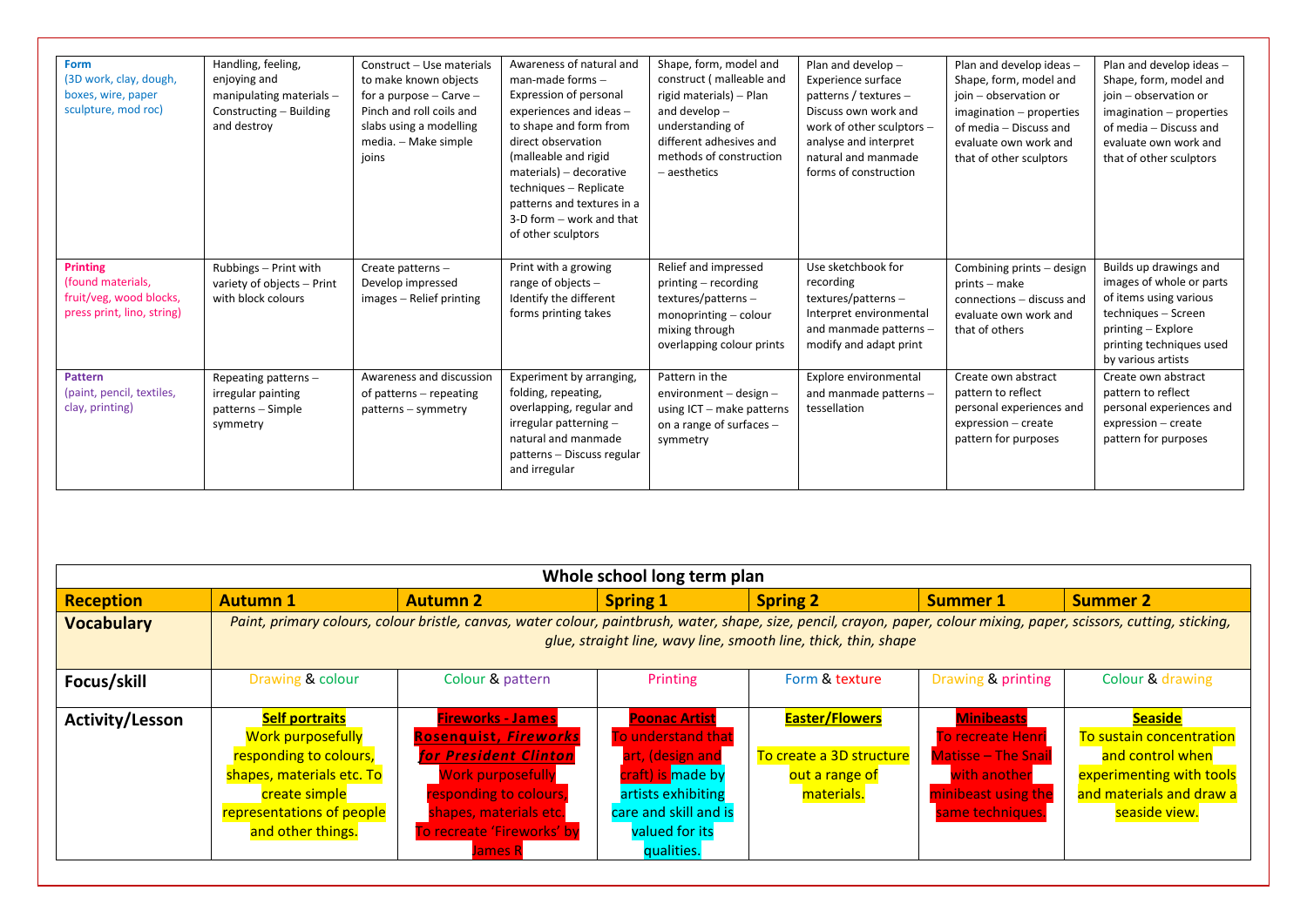| <b>EYFS statements/</b><br><b>EOY Key</b><br>statements | To work purposefully<br>responding to colours,<br>shapes, materials etc. To<br>create simple<br>representations of people<br>and other things.    | To work purposefully<br>responding to colours,<br>shapes, materials etc.                                                | To understand that<br>art, (design and<br>craft) is made by<br>artists exhibiting<br>care and skill and is<br>valued for its<br>qualities.        | To create a 3D structure<br>out a range of<br>materials.                                                                                      | To sustain<br>concentration and<br>control when<br>experimenting with<br>tools and materials<br>and draw a seaside<br>view.                       | To sustain concentration<br>and control when<br>experimenting with tools<br>and materials and draw a<br>seaside view.             |
|---------------------------------------------------------|---------------------------------------------------------------------------------------------------------------------------------------------------|-------------------------------------------------------------------------------------------------------------------------|---------------------------------------------------------------------------------------------------------------------------------------------------|-----------------------------------------------------------------------------------------------------------------------------------------------|---------------------------------------------------------------------------------------------------------------------------------------------------|-----------------------------------------------------------------------------------------------------------------------------------|
| Year 1                                                  | <b>Autumn 1</b>                                                                                                                                   | <b>Autumn 2</b>                                                                                                         | <b>Spring 1</b>                                                                                                                                   | <b>Spring 2</b>                                                                                                                               | <b>Summer 1</b>                                                                                                                                   | <b>Summer 2</b>                                                                                                                   |
| <b>Vocabulary</b>                                       | Mixing, primary and<br>secondary colours,<br>watercolour, shade, paint.                                                                           | Nature, pattern, mixing,<br>primary and secondary<br>colours, oil pastels, shade,<br>paint.                             | Sculpture, natural, 3-<br>D, flat, pressure, join,<br>smooth, mould                                                                               | Portrait, features,<br>technique, materials, oil<br>pastels, blend, cross-<br>hatch, wavy, straight<br>lines, oval, centre,<br>colour mixing. | Collage, overlap,<br>overlay, construct,<br>pattern, join.                                                                                        | Smudge, blend, materials,<br>charcoal, pencil, pattern,<br>lines, perspective                                                     |
| Links to prior<br>learning                              | Aut 2 Rec                                                                                                                                         | Aut 2 Rec                                                                                                               | <b>Spring 2 Rec</b>                                                                                                                               | Aut 1 Rec                                                                                                                                     | <b>Spring 1 Rec</b>                                                                                                                               | <b>Summer 1 Rec</b>                                                                                                               |
| Focus/skill                                             | Colour & drawing                                                                                                                                  | Drawing & pattern                                                                                                       | Form & texture                                                                                                                                    | <b>Drawing</b>                                                                                                                                | Pattern & colour                                                                                                                                  | Printing & colour                                                                                                                 |
| <b>Activity/Lesson</b>                                  | <b>London Buildings</b><br>T4Art - Big Ben art work,<br>sketching the building and<br>exploring watercolour<br>paint splats in the<br>background. | <b>Vincent van Gogh Take on</b><br>he night sky<br><b>Jsing oil pastels, imitate</b><br>he night sky                    | DT - designing an<br>object that flies<br>Practise a range of<br>different ways to<br>join materials.<br>Design and make an<br>object that flies. | <b>VIP portrait</b><br>Sketch a portrait on one<br>of the VIP's that the<br>class are currently<br>looking at                                 | <b>Aboriginal Art work</b><br><b>Recreate their own</b><br>aboriginal art work<br>- snake, lizard etc<br>using dot work an<br>aboriginal colours. | Sea creature oil paintings<br><b>Explore ways of smudging</b><br>and blending colours to<br>colour in a sea creatures<br>outline. |
| NC statements/<br><b>EOY Key</b><br>statements          | To be able to use a range<br>of materials creatively to<br>design and make products                                                               | To be able to know a range<br>of artists, craft makers and<br>designers, describing the<br>differences and similarities | To be able to use a<br>range of materials<br>creatively to design<br>and make products                                                            | To be able to use<br>drawing, painting and<br>sculpture to develop<br>and share their ideas,                                                  | To be able to<br>develop a wide<br>range of art and<br>design techniques                                                                          | To be able to use drawing,<br>painting and sculpture to<br>develop and share their                                                |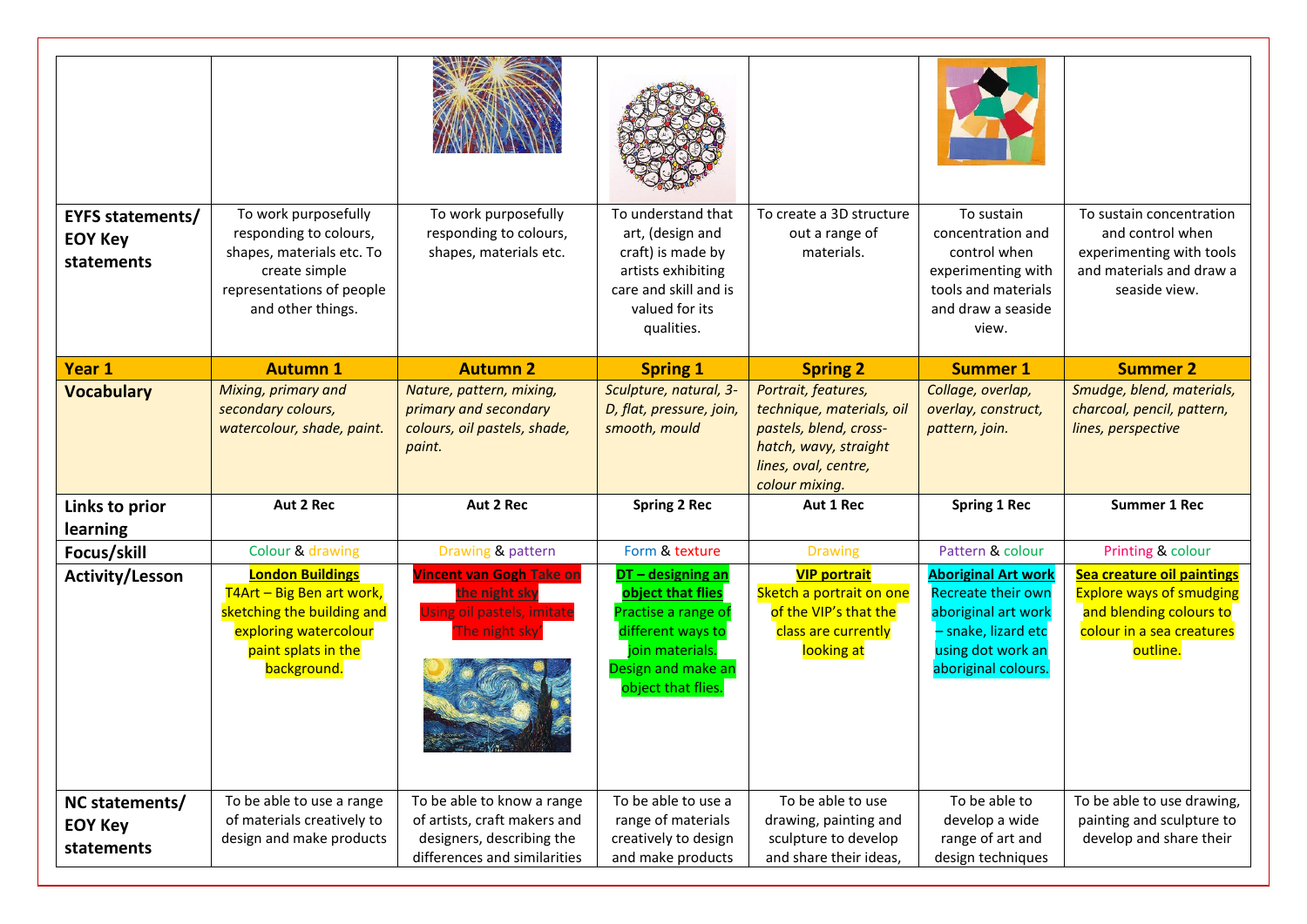| <b>Year 2</b><br><b>Vocabulary</b>             | <b>Autumn 1</b><br>Smudge, blend, materials,<br>charcoal, pencil, pattern,                                                                                                                                                         | between different practices<br>and disciplines, and making<br>links to their own work.<br><b>Autumn 2</b><br>Collage, overlap, overlay,<br>construct, pattern, join. | <b>Spring 1</b><br>Nature, pattern,<br>mixing, primary and                                                                                                | experiences and<br>imagination<br><b>Spring 2</b><br>Sculpture, natural, 3-D,<br>flat, pressure, join,                                                                 | in using colour,<br>pattern, texture,<br>line, shape, form<br>and space<br><b>Summer 1</b><br>Overlap, overlay,<br>construct, pattern,                                                                                                      | ideas, experiences and<br>imagination<br><b>Summer 2</b><br>Portrait, features,<br>technique, materials, oil                                  |
|------------------------------------------------|------------------------------------------------------------------------------------------------------------------------------------------------------------------------------------------------------------------------------------|----------------------------------------------------------------------------------------------------------------------------------------------------------------------|-----------------------------------------------------------------------------------------------------------------------------------------------------------|------------------------------------------------------------------------------------------------------------------------------------------------------------------------|---------------------------------------------------------------------------------------------------------------------------------------------------------------------------------------------------------------------------------------------|-----------------------------------------------------------------------------------------------------------------------------------------------|
|                                                | lines, perspective                                                                                                                                                                                                                 |                                                                                                                                                                      | secondary colours,<br>watercolour, shade,<br>paint.                                                                                                       | smooth, mould                                                                                                                                                          | join, Sculpture,<br>natural, 3-D, flat,<br>pressure, join,<br>smooth, mould                                                                                                                                                                 | pastels, blend, cross-hatch,<br>wavy, straight lines, oval,<br>centre, colour mixing.                                                         |
| Links to prior<br>learning                     | Aut 1 Yr 1                                                                                                                                                                                                                         | <b>Rec Aut 2</b>                                                                                                                                                     | <b>Aut 2 Yr 1</b>                                                                                                                                         |                                                                                                                                                                        | Spring 1 Yr 1                                                                                                                                                                                                                               | Spring 1 Yr 1                                                                                                                                 |
| Focus/skill                                    | Colour                                                                                                                                                                                                                             | <b>Texture</b>                                                                                                                                                       | Colour                                                                                                                                                    | Form                                                                                                                                                                   | Pattern & form                                                                                                                                                                                                                              | <b>Drawing</b>                                                                                                                                |
| <b>Activity/Lesson</b>                         | <u>City Buildings -Stephen</u><br><b>Wilshire</b><br>Recreate Stephen Wilshire<br>art work, changing the<br>black and white colours to<br>bright colours for building.<br><b>Exploring different lines.</b>                        | <b>Outer Space</b><br>Using a range of ways to<br>create splash/splat affect<br>paintwork.                                                                           | <b>Water colours -</b><br><b>Weather</b><br><b>Using water colours</b><br>explore colour<br>blending within<br>clouds/rain/sunset<br>reflect and improve. | <b>Stained glass window -</b><br>sweets<br>Create a stained glass<br>window from a church<br>out of different<br>coloured sweets,<br>explore mixing primary<br>colours | <b>Food Art by Dan</b><br><b>Explore a range of</b><br>Dan Cretu's art<br>work. Using foods,<br>can children re-<br>create and adapt                                                                                                        | <b>VIP portrait</b><br>Sketch a portrait on one of<br>the VIP's that the class are<br>currently looking at                                    |
| NC statements/<br><b>EOY Key</b><br>statements | To be able to observe<br>work of a range of artists,<br>craft makers and<br>designers, describing the<br>differences and similarities<br>between different<br>practices and disciplines,<br>and making links to their<br>own work. | To be able to develop a wide<br>range of art and design<br>techniques in using colour,<br>pattern, texture, line, shape,<br>form and space                           | To be able to<br>develop a wide<br>range of art and<br>design techniques in<br>using colour,<br>pattern, texture,<br>line, shape, form and<br>space       | To be able to use a<br>range of materials<br>creatively to design and<br>make products                                                                                 | To be able to<br>observe work of a<br>range of artists,<br>craft makers and<br>designers,<br>describing the<br>differences and<br>similarities between<br>different practices<br>and disciplines, and<br>making links to their<br>own work. | To be able to develop a<br>wide range of art and<br>design techniques in using<br>colour, pattern, texture,<br>line, shape, form and<br>space |
| Year <sub>3</sub>                              | <b>Autumn 1</b>                                                                                                                                                                                                                    | <b>Autumn 2</b>                                                                                                                                                      | <b>Spring 1</b>                                                                                                                                           | <b>Spring 2</b>                                                                                                                                                        | <b>Summer 1</b>                                                                                                                                                                                                                             | <b>Summer 2</b>                                                                                                                               |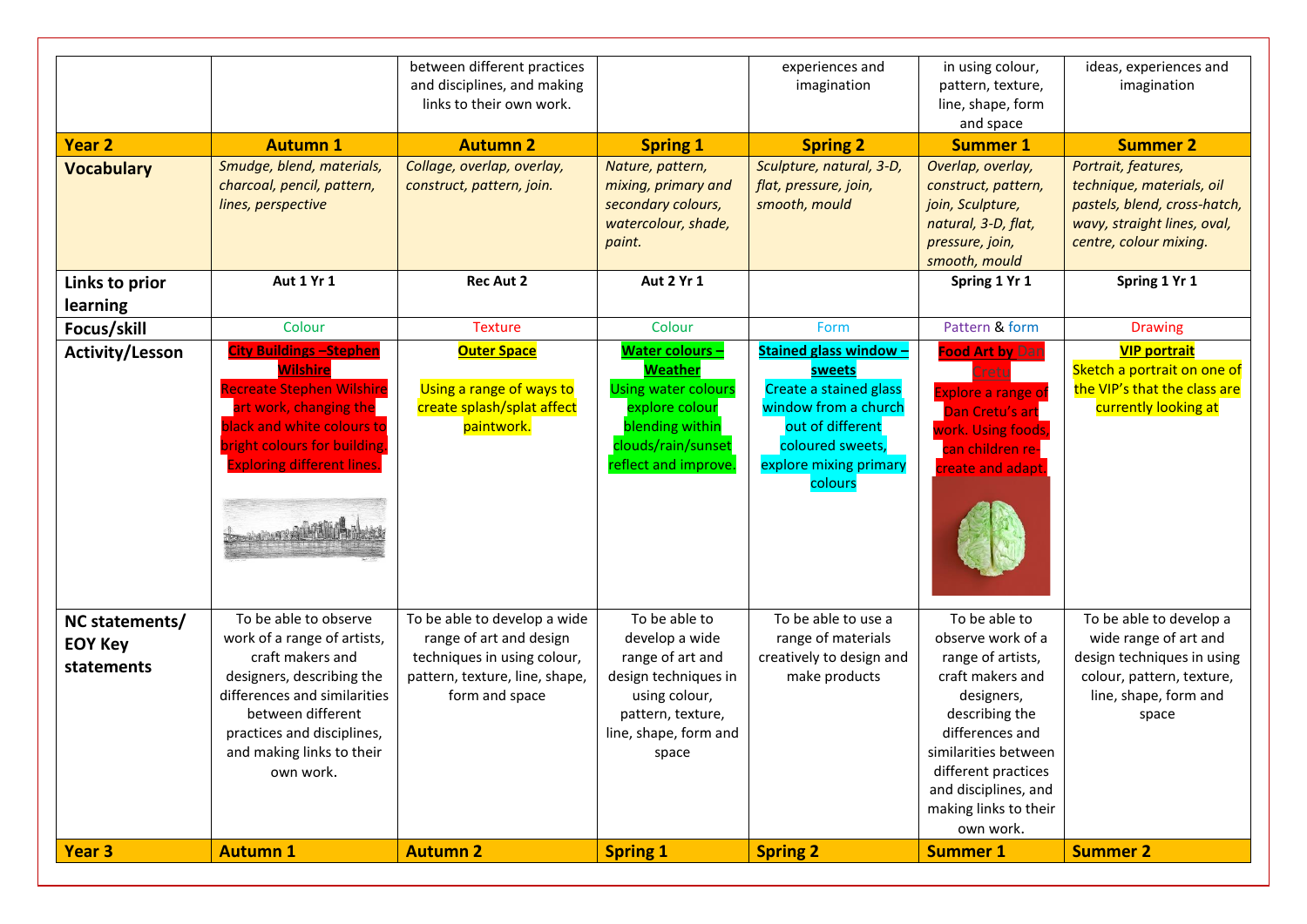| <b>Vocabulary</b>                              | Record, observe, review,<br>revisit, improve, mastery,<br>design techniques,<br>painting, materials,<br>create, surface patterns,<br>textures, join, construct,<br>modelling, shape, develop,<br>clay, slabs, coils, slips | Colour: mixed colours -<br>primary, secondary, mix,<br>tints, shades, experiment,<br>effects, textures, blocking,<br>washes, layering, brush,<br>Texture, sand, plaster | Record, observe,<br>review, revisit,<br>improve, mastery,<br>design techniques,<br>painting, materials,<br>create, surface<br>patterns, textures,<br>join, construct,<br>modelling, shape,<br>develop, clay, slabs,<br>coils, slips | <b>Experiment with a</b><br>range of collage<br>techniques such as<br>tearing, overlapping<br>and layering to create<br>images and represent<br>textures. | Line: charcoal,<br>pencil, crayon,<br>chalk, pastels, pens.<br>Form and shape:<br>grades, forms,<br>shapes, third<br>dimension Tone:<br>variations, tone<br>Texture: pattern<br>texture, proportion,<br>emotion, expression | Line: charcoal, pencil,<br>crayon, chalk, pastels,<br>pens. Form and shape:<br>grades, forms, shapes,<br>third dimension Tone:<br>variations, tone Texture:<br>pattern texture,<br>proportion, emotion,<br>expression |
|------------------------------------------------|----------------------------------------------------------------------------------------------------------------------------------------------------------------------------------------------------------------------------|-------------------------------------------------------------------------------------------------------------------------------------------------------------------------|-------------------------------------------------------------------------------------------------------------------------------------------------------------------------------------------------------------------------------------|-----------------------------------------------------------------------------------------------------------------------------------------------------------|-----------------------------------------------------------------------------------------------------------------------------------------------------------------------------------------------------------------------------|-----------------------------------------------------------------------------------------------------------------------------------------------------------------------------------------------------------------------|
| Links to prior<br>learning                     | Aut 2 Yr 2                                                                                                                                                                                                                 | Aut 1 Yr 2                                                                                                                                                              | Spring 1 Yr 1                                                                                                                                                                                                                       | Aut 1 Yr 2                                                                                                                                                |                                                                                                                                                                                                                             | Summer 1 Yr 2                                                                                                                                                                                                         |
| Focus/skill                                    | Form & texture                                                                                                                                                                                                             | Colour & drawing                                                                                                                                                        | Form & texture                                                                                                                                                                                                                      | <b>Drawing &amp; Printing</b>                                                                                                                             | <b>Colour &amp; Printing</b>                                                                                                                                                                                                | <b>Drawing</b>                                                                                                                                                                                                        |
| <b>Activity/Lesson</b>                         | <b>Cave Paintings</b><br><b>Using natural die, create</b><br>cave paintings with<br>symbols                                                                                                                                | <b>Look at British landscape</b><br>painters (Turner, Lowry,<br><b>Constable) use Talk 4 Art to</b><br>imitate & innovate                                               | <b>Create Canopic jars</b><br>- sculpting the gods<br>using clay.                                                                                                                                                                   | <b>Look at landmarks</b><br>across Europe<br><b>Use Talk 4 Art to</b><br>imitate and innovate -<br><b>Collage</b>                                         | <b>Illuminated Letters</b><br><b>Create different</b><br>lettering illustrated<br>with animals,<br>plants and mythical<br>creatures                                                                                         | <b>Observational sketches of</b><br>food<br><b>Sketch different foods</b><br>from different<br>angles/lighting focusing<br>on perspective                                                                             |
| NC statements/<br><b>EOY Key</b><br>statements | To improve their mastery<br>of art and design<br>techniques, including<br>sculpture with a range of<br>materials                                                                                                           | To be able to know about<br>great artists, architects and<br>designers in history.                                                                                      | To improve their<br>mastery of art and<br>design techniques,<br>including sculpture<br>with a range of<br>materials                                                                                                                 | To improve their<br>mastery of art and<br>design techniques,<br>including drawing,<br>painting                                                            | To improve their<br>mastery of art and<br>design techniques,<br>including drawing,<br>painting                                                                                                                              | To create sketch books to<br>record their observations<br>and use them to review<br>and revisit ideas                                                                                                                 |
| Year 4                                         | <b>Autumn 1</b>                                                                                                                                                                                                            | <b>Autumn 2</b>                                                                                                                                                         | <b>Spring 1</b>                                                                                                                                                                                                                     | <b>Spring 2</b>                                                                                                                                           | <b>Summer 1</b>                                                                                                                                                                                                             | <b>Summer 2</b>                                                                                                                                                                                                       |
| <b>Vocabulary</b>                              | Record, observe, review,<br>revisit, improve, mastery,<br>design techniques,<br>painting, materials,<br>create, surface patterns,<br>textures, join, construct,<br>modelling, shape, develop,<br>clay, slabs, coils, slips | Colour: mixed colours -<br>primary, secondary, mix,<br>tints, shades, experiment,<br>effects, textures, blocking,<br>washes, layering, brush,<br>Texture, sand, plaster | Record, observe,<br>review, revisit,<br>improve, mastery,<br>design techniques,<br>painting, materials,<br>create, surface<br>patterns, textures,<br>join, construct,<br>modelling, shape,                                          | <b>Create printing blocks</b><br>using an impressed or<br>relief method. Create<br>repeating patterns.<br>Print with two colour<br>overlays.              | Line: charcoal,<br>pencil, crayon,<br>chalk, pastels, pens.<br>Form and shape:<br>grades, forms,<br>shapes, third<br>dimension Tone:<br>variations, tone<br>Texture: pattern                                                | Colour: mixed colours -<br>primary, secondary, mix,<br>tints, shades, experiment,<br>effects, textures, blocking,<br>washes, layering, brush,<br>Texture, sand, plaster                                               |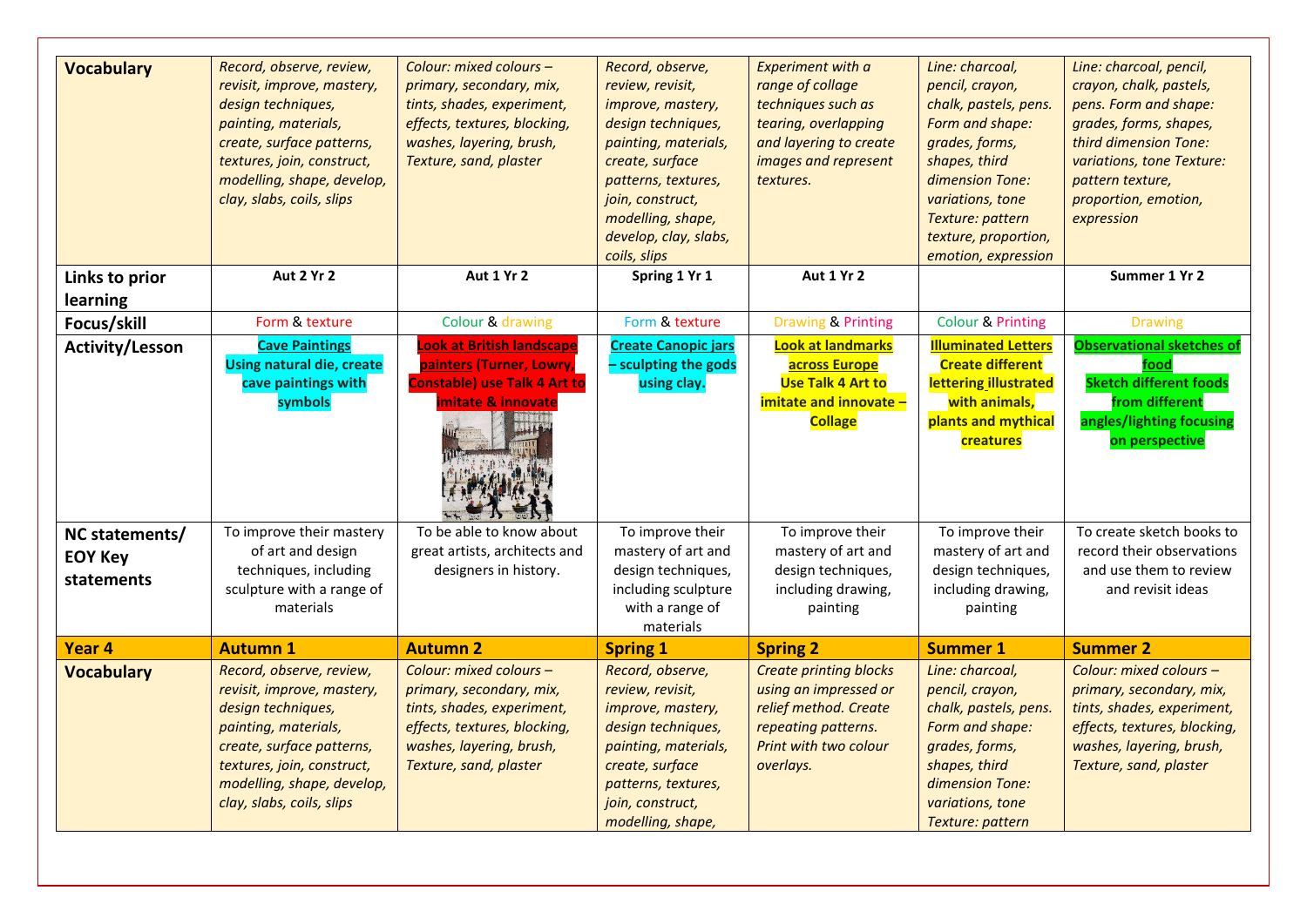| coils, slips<br>Yr 3 Sum 1<br>Yr 3 Spring 1<br>Yr 2 Spring 2<br>Yr 3 Spring 1<br>Links to prior<br>learning<br>Form & texture<br>Colour & drawing<br>Form & texture<br><b>Colour &amp; Printing</b><br>Focus/skill<br>Hokusai - Great Wave<br><b>3D Recycling</b><br><b>Artist - Mondrian</b><br><b>Roman pottery</b><br><b>Activity/Lesson</b><br>Display to show solutions<br>sketch & water colour<br>Create 3D pottery<br>reate a replica using a<br>to climate change using a<br>out of clay<br>rinting method | emotion, expression<br>Yr 3 Sum 2<br>Drawing & Pattern<br><b>Sketch - living</b><br>things<br>Perspective of a | Colour<br><b>WW2</b><br><b>Silhouette art</b> |
|---------------------------------------------------------------------------------------------------------------------------------------------------------------------------------------------------------------------------------------------------------------------------------------------------------------------------------------------------------------------------------------------------------------------------------------------------------------------------------------------------------------------|----------------------------------------------------------------------------------------------------------------|-----------------------------------------------|
|                                                                                                                                                                                                                                                                                                                                                                                                                                                                                                                     |                                                                                                                |                                               |
|                                                                                                                                                                                                                                                                                                                                                                                                                                                                                                                     |                                                                                                                |                                               |
|                                                                                                                                                                                                                                                                                                                                                                                                                                                                                                                     |                                                                                                                |                                               |
|                                                                                                                                                                                                                                                                                                                                                                                                                                                                                                                     |                                                                                                                |                                               |
|                                                                                                                                                                                                                                                                                                                                                                                                                                                                                                                     |                                                                                                                |                                               |
|                                                                                                                                                                                                                                                                                                                                                                                                                                                                                                                     |                                                                                                                | Create a sunset                               |
| variety of recycled                                                                                                                                                                                                                                                                                                                                                                                                                                                                                                 | viking hat - focus                                                                                             | background with pastels                       |
| materials                                                                                                                                                                                                                                                                                                                                                                                                                                                                                                           | on lighting, shading<br>and sizing                                                                             | focusing on blending.                         |
| To improve their mastery<br>To improve their<br>To be able to know<br>To be able to know about<br>NC statements/                                                                                                                                                                                                                                                                                                                                                                                                    | To create sketch                                                                                               | To improve their mastery                      |
| of art and design<br>great artists, architects and<br>mastery of art and<br>about great artists,<br><b>EOY Key</b>                                                                                                                                                                                                                                                                                                                                                                                                  | books to record                                                                                                | of art and design                             |
| techniques, including<br>designers in history.<br>design techniques,<br>architects and designers<br><b>statements</b>                                                                                                                                                                                                                                                                                                                                                                                               | their observations                                                                                             | techniques, including                         |
| sculpture with a range of<br>including sculpture<br>in history.                                                                                                                                                                                                                                                                                                                                                                                                                                                     | and use them to                                                                                                | drawing, painting                             |
| with a range of<br>materials<br>materials                                                                                                                                                                                                                                                                                                                                                                                                                                                                           | review and revisit<br>ideas                                                                                    |                                               |
| <b>Year 5</b><br><b>Autumn 1</b><br><b>Autumn 2</b><br><b>Spring 2</b>                                                                                                                                                                                                                                                                                                                                                                                                                                              | <b>Summer 1</b>                                                                                                | <b>Summer 2</b>                               |
| <b>Spring 1</b><br>Sketchbooks, record,<br>Use fabrics to create 3D<br><b>Create printing</b><br>observation,                                                                                                                                                                                                                                                                                                                                                                                                       | Record, materials,                                                                                             | Create printing blocks by                     |
| <b>Vocab</b><br>photographs, visual<br>observation, review,<br>structures. Use different<br>blocks by simplifying                                                                                                                                                                                                                                                                                                                                                                                                   | observations,                                                                                                  | simplifying an initial                        |
| grades of threads and<br>an initial journal<br>images Lines Marks,<br>revisit, improve, design                                                                                                                                                                                                                                                                                                                                                                                                                      | review, revisit,                                                                                               | journal idea. Use relief or                   |
| techniques, materials<br>needles. Experiment with<br>idea. Use relief or<br>Tone, Form and                                                                                                                                                                                                                                                                                                                                                                                                                          | improve, design                                                                                                | impressed method. Create                      |
| Colour: mix and match,<br>batik techniques. Experiment<br>impressed method.<br>Texture; lines, patterns,                                                                                                                                                                                                                                                                                                                                                                                                            | techniques, intricate                                                                                          | prints with three overlays.                   |
| with a range of media to<br>shapes within a<br>atmosphere, light effects,<br>Create prints with                                                                                                                                                                                                                                                                                                                                                                                                                     | patterns, textures,                                                                                            | Work into prints with a                       |
| flesh, identify primary<br>overlap and layer creating<br>three overlays. Work<br>drawing, wet media, a,                                                                                                                                                                                                                                                                                                                                                                                                             | malleable, clay,                                                                                               | range of media eg pens,                       |
| secondary and<br>interesting colours and<br>into prints with a<br>tonal contrast, mixed                                                                                                                                                                                                                                                                                                                                                                                                                             | slabs, coils, slips,                                                                                           | coloured pens and paints.                     |
| complementary colours,<br>textures and effects.<br>range of media eg<br>media, shading,                                                                                                                                                                                                                                                                                                                                                                                                                             | ma clay, slabs, coils,                                                                                         |                                               |
| hatching, blending,<br>wet, dry, watercolours,<br>pens, coloured pens                                                                                                                                                                                                                                                                                                                                                                                                                                               | slips, materials,                                                                                              |                                               |
| and paints.<br>Perspective and<br>imagination                                                                                                                                                                                                                                                                                                                                                                                                                                                                       | sculptures                                                                                                     |                                               |
| Composition:                                                                                                                                                                                                                                                                                                                                                                                                                                                                                                        |                                                                                                                |                                               |
| perspective, single focal                                                                                                                                                                                                                                                                                                                                                                                                                                                                                           |                                                                                                                |                                               |
| point, horizon,                                                                                                                                                                                                                                                                                                                                                                                                                                                                                                     |                                                                                                                |                                               |
| composition, scale,                                                                                                                                                                                                                                                                                                                                                                                                                                                                                                 |                                                                                                                |                                               |
| foreground, middle<br>ground, background                                                                                                                                                                                                                                                                                                                                                                                                                                                                            |                                                                                                                |                                               |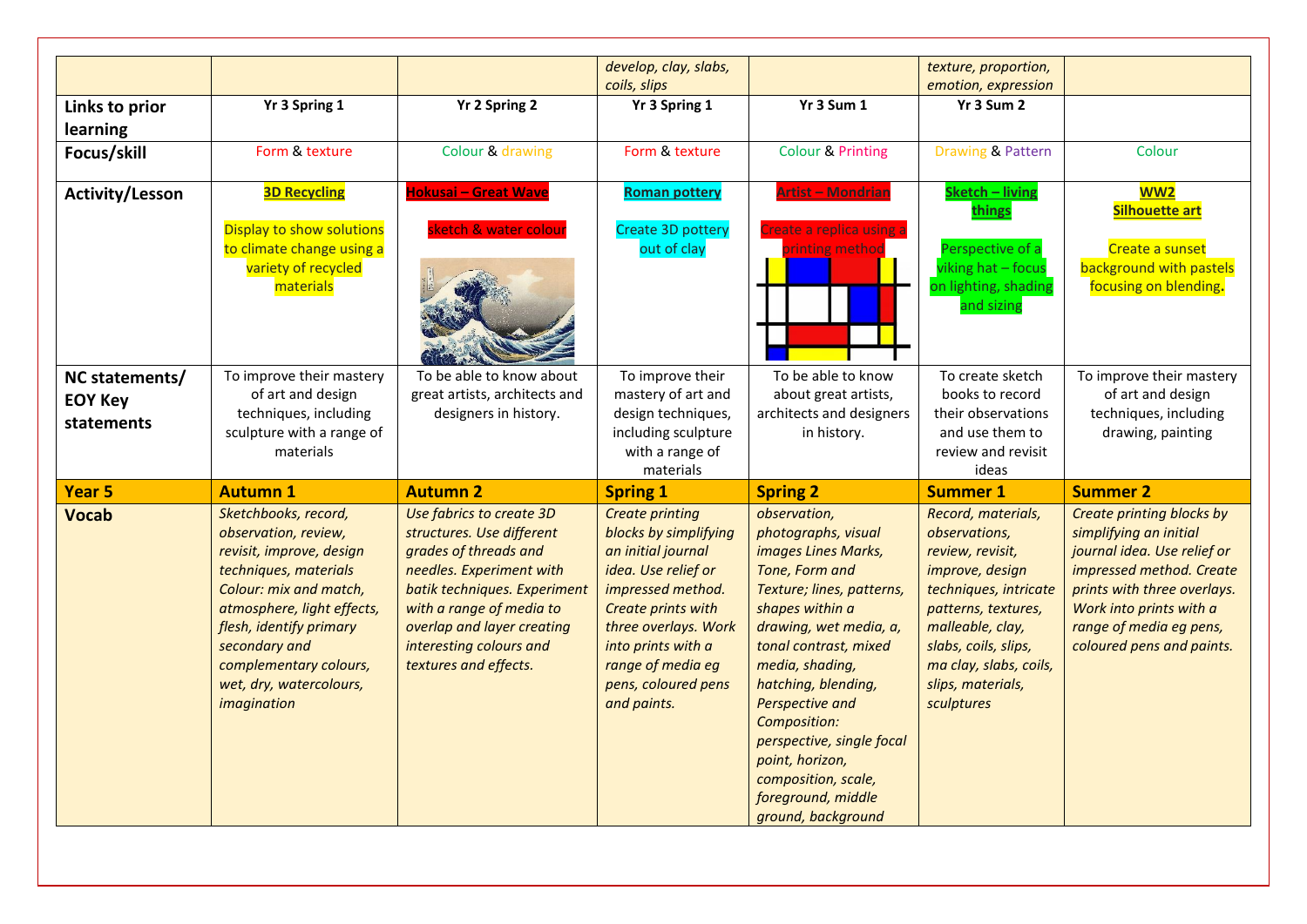| Links to prior<br><b>learning</b>              | Yr 4 Sum 1                                                                                                                                                                                                                                                                                                                                                             | Yr 4 Aut 2                                                                                                                                                                                                                                                                                                                                                          | Yr 4 Spring 1                                                                                                                                                                                                                                                                   | Yr 3 Aut 1                                                                                                                                                                                                                    |                                                                                                                                                                                                                                     |                                                                                                                                                                                                                                  |
|------------------------------------------------|------------------------------------------------------------------------------------------------------------------------------------------------------------------------------------------------------------------------------------------------------------------------------------------------------------------------------------------------------------------------|---------------------------------------------------------------------------------------------------------------------------------------------------------------------------------------------------------------------------------------------------------------------------------------------------------------------------------------------------------------------|---------------------------------------------------------------------------------------------------------------------------------------------------------------------------------------------------------------------------------------------------------------------------------|-------------------------------------------------------------------------------------------------------------------------------------------------------------------------------------------------------------------------------|-------------------------------------------------------------------------------------------------------------------------------------------------------------------------------------------------------------------------------------|----------------------------------------------------------------------------------------------------------------------------------------------------------------------------------------------------------------------------------|
| Focus/skill                                    | <b>Drawing</b>                                                                                                                                                                                                                                                                                                                                                         | Drawing & pattern                                                                                                                                                                                                                                                                                                                                                   | Printing                                                                                                                                                                                                                                                                        | Colour & drawing                                                                                                                                                                                                              | Form & texture                                                                                                                                                                                                                      | Texture & pattern                                                                                                                                                                                                                |
| <b>Activity/Lesson</b>                         | Space art<br>The moon phases sketch<br>work                                                                                                                                                                                                                                                                                                                            | <b>Collage</b><br>Rainbow Mountain, Peru.<br>Using a range of materials,<br>layer with colour to create<br>the mountain.                                                                                                                                                                                                                                            | <b>Greek pottery</b><br>design<br>Using a foam<br>printing technique,<br>carve into the foam<br>and print on design.                                                                                                                                                            | <b>Biomes</b><br><b>Drawing and colour</b><br>work linked to biome<br>chosen                                                                                                                                                  | <b>Hindu god</b><br>3D wire work<br>Create a 3D Hindu<br>god                                                                                                                                                                        | <b>William Morris</b><br><b>Replicate and imitate</b><br>children's own pattern                                                                                                                                                  |
| NC statements/<br><b>EOY Key</b><br>statements | To improve their mastery<br>of art and design<br>techniques, including<br>sculpture with a range of<br>materials<br>To create sketch books to<br>record their observations<br>and use them to review<br>and revisit ideas                                                                                                                                              | To improve their mastery of<br>art and design techniques,<br>including drawing, painting                                                                                                                                                                                                                                                                            | To improve their<br>mastery of art and<br>design techniques,<br>including drawing,<br>painting                                                                                                                                                                                  | To create sketch books<br>to record their<br>observations and use<br>them to review and<br>revisit ideas                                                                                                                      | To improve their<br>mastery of art and<br>design techniques,<br>including sculpture<br>with a range of<br>materials                                                                                                                 | To be able to know about<br>great artists, architects<br>and designers in history.                                                                                                                                               |
| Year <sub>6</sub>                              | <b>Autumn 1</b>                                                                                                                                                                                                                                                                                                                                                        | <b>Autumn 2</b>                                                                                                                                                                                                                                                                                                                                                     | <b>Spring 1</b>                                                                                                                                                                                                                                                                 | <b>Spring 2</b>                                                                                                                                                                                                               | <b>Summer 1</b>                                                                                                                                                                                                                     | <b>Summer 2</b>                                                                                                                                                                                                                  |
| <b>Vocabulary</b>                              | observation, photographs,<br>visual images Lines Marks,<br>Tone, Form and Texture;<br>lines, patterns, shapes<br>within a drawing, wet<br>media, a, tonal contrast,<br>mixed media, shading,<br>hatching, blending,<br>Perspective and<br>Composition: perspective,<br>single focal point, horizon,<br>composition, scale,<br>foreground, middle<br>ground, background | observation, photographs,<br>visual images Lines Marks,<br>Tone, Form and Texture;<br>lines, patterns, shapes within<br>a drawing, wet media, a,<br>tonal contrast, mixed media,<br>shading, hatching, blending,<br>Perspective and<br>Composition: perspective,<br>single focal point, horizon,<br>composition, scale,<br>foreground, middle ground,<br>background | Use fabrics to create<br>3D structures. Use<br>different grades of<br>threads and needles.<br><b>Experiment with</b><br>batik techniques.<br><b>Experiment with a</b><br>range of media to<br>overlap and layer<br>creating interesting<br>colours and textures<br>and effects. | Record, materials,<br>observations, review,<br>revisit, improve, design<br>techniques, intricate<br>patterns, textures,<br>malleable, clay, slabs,<br>coils, slips, ma clay,<br>slabs, coils, slips,<br>materials, sculptures | Record, materials,<br>observations,<br>review, revisit,<br>improve, design<br>techniques, intricate<br>patterns, textures,<br>malleable, clay,<br>slabs, coils, slips,<br>ma clay, slabs, coils,<br>slips, materials,<br>sculptures | Create printing blocks by<br>simplifying an initial<br>journal idea. Use relief or<br>impressed method. Create<br>prints with three overlays.<br>Work into prints with a<br>range of media eg pens,<br>coloured pens and paints. |
| Links to prior                                 | Spring 2 Yr 5                                                                                                                                                                                                                                                                                                                                                          | Spring 2 Yr 5                                                                                                                                                                                                                                                                                                                                                       | Aut 2 Yr 5                                                                                                                                                                                                                                                                      | <b>Sum 1 Yr 5</b>                                                                                                                                                                                                             | Spring 1 Yr 4                                                                                                                                                                                                                       | Spring 1 Yr 5                                                                                                                                                                                                                    |
| learning                                       |                                                                                                                                                                                                                                                                                                                                                                        |                                                                                                                                                                                                                                                                                                                                                                     |                                                                                                                                                                                                                                                                                 |                                                                                                                                                                                                                               |                                                                                                                                                                                                                                     |                                                                                                                                                                                                                                  |